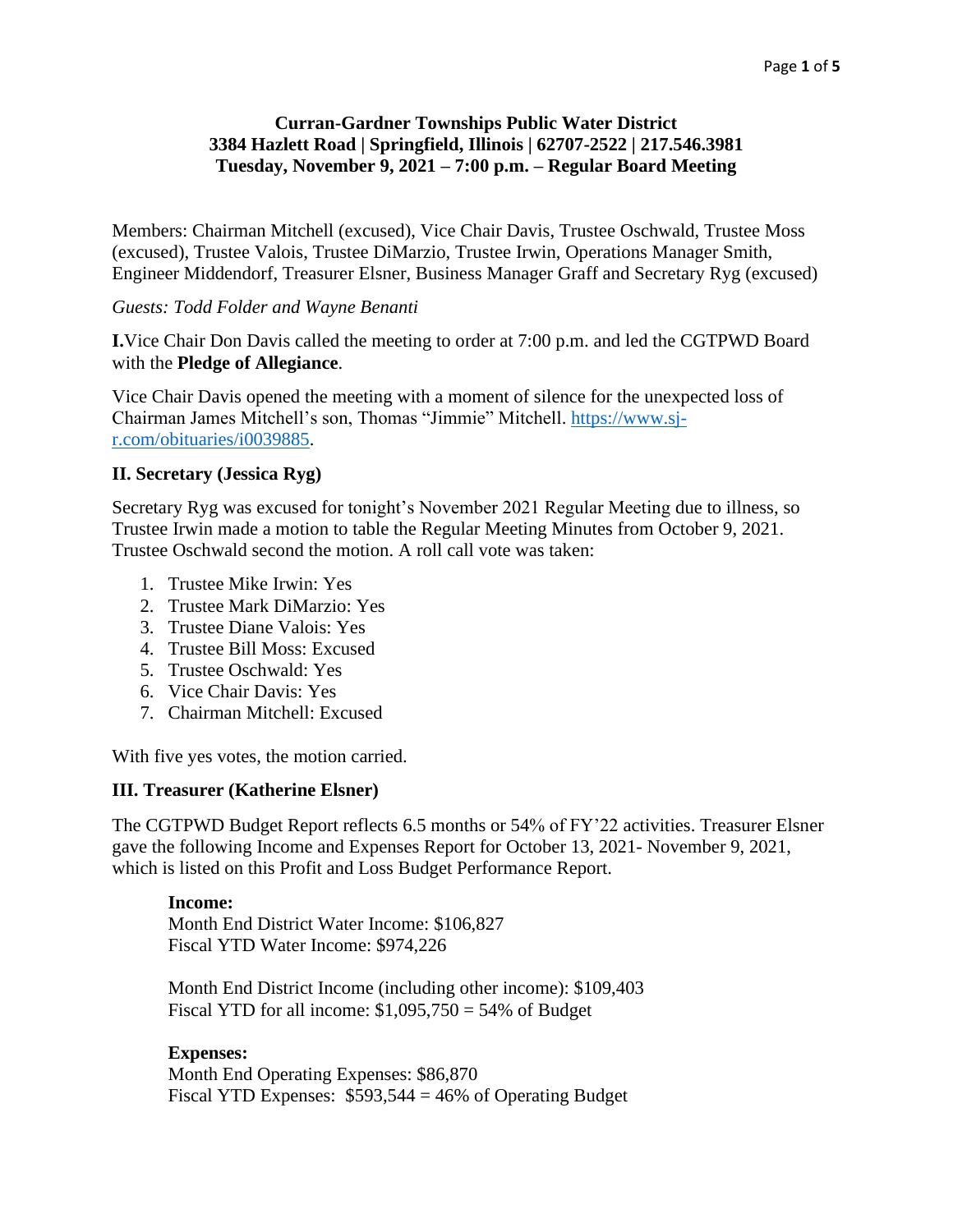### **Net Operating Income (Loss):**

The YTD FY22 Unaudited Net Operating Income: \$502,206

Budgeted Debt Service: \$46,421 (transfers each month to Debt & Service accounts)

Capital Expenses for the period: \$34,531

Net Loss for the period: (\$58,149)

**Bills – Total Payments to Vendors (October 13, 2021 to November 9, 2021)**: \$128,687.03

*Treasurer Elsner provided Board members with an unaudited Operating Balance Sheet ending October 31, 2021; also, the Reserves and Debt Funds Balance Sheet and the Quarterly Profit and Loss Report ending October 31, 2021.*

Trustee Oschwald asked for the approximate amount spent on cellular meters as to date. Business Manager Graff confirmed the District paid approximately \$284,000 over the past two years. There is one order pending and approximately \$216,000 remains to wrap-up this upgrade project.

Trustee Oschwald suggested that Balance Sheet report include the prior years information to compare to the current year. Treasurer Elsner said this would be helpful.

Trustee DiMarzio made a motion to approve the Treasurer's Profit and Loss Budget Report pending audit. Trustee Valois second the motion. The motion carried.

Trustee DiMarzio made a motion to approve to pay the bills. Trustee Valois second the motion. The motion carried.

# **IV. Operations Manager's Report (Aaron Smith)**

Water loss report for September 15, 2021 – October 15, 2021:

- Amount of Treated Water Sent to Distribution System: 11,338,000 gallons (Note: This was a 31-day billing cycle.)
- Amount of Water Billed to Customers: 10,952,000 gallons (includes bulk water sales)
- Amount of Water Loss: 24.77%
- Amount of Water Loss: 2,808,000 gallons
- Amount of Water Loss by Gallons per Minutes: 62.90 gallons/minute

*Disclaimer: No water from CWLP, South Sangamon Water Commission or customer billings served by them had any bearing on the determinations made in this report.*

The District's water loss was higher this month due to the Farmingdale Road's main break and Sloan Crossing subdivision's construction (main water line filling and flushing).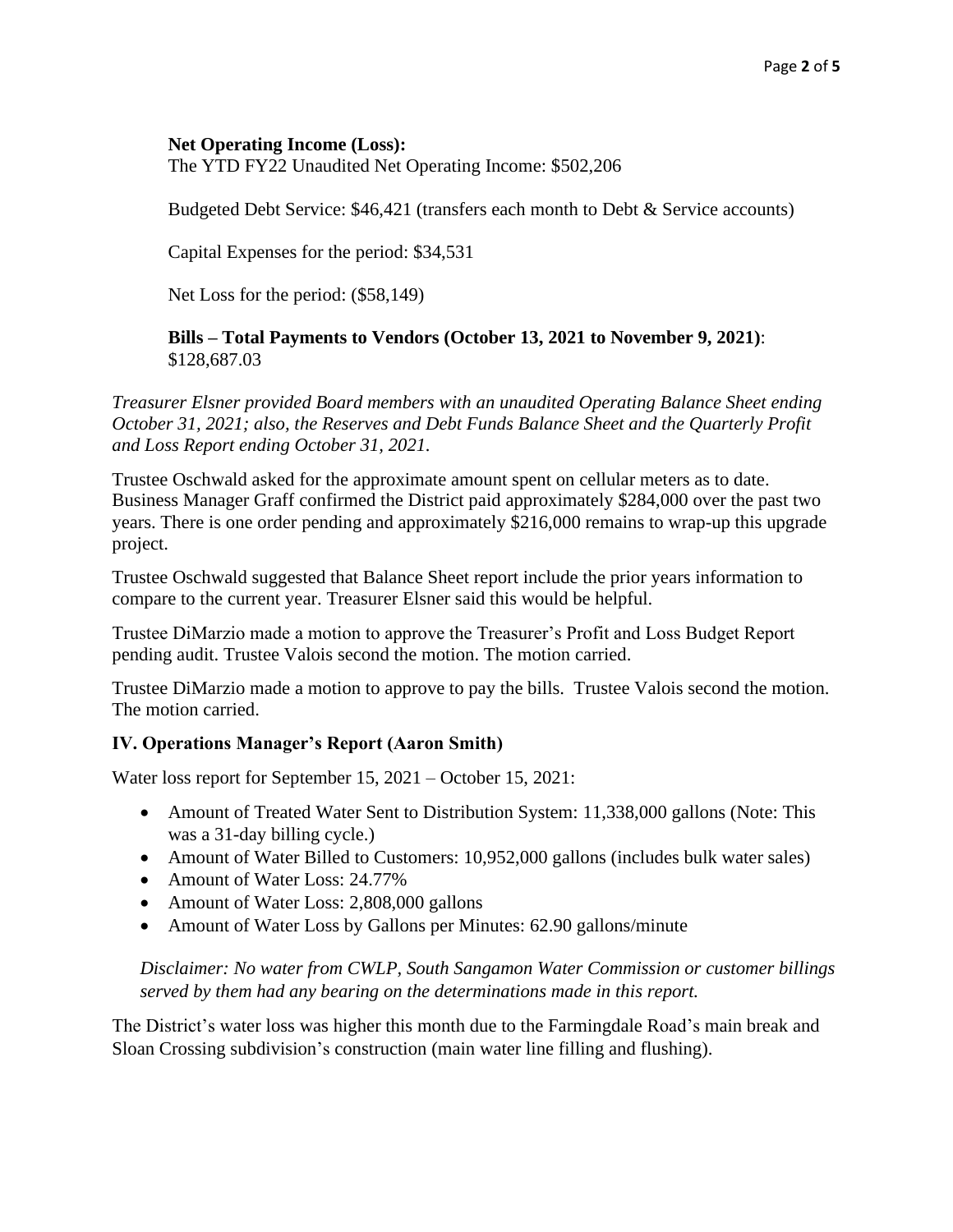Operation Manager Smith received an email from Advance Automation Controls (AAC) stating that the SCADA panel for well 7 is complete, but supply chain issues continue for purchasing a radio, which is needed for panel communication.

A customer on Willow Creek Drive inquired about low water pressure. The issue was investigated and found that the tap saddle was rusted and the water hole was almost closed. A new water tap was installed, and water pressure has been restored.

A 2" water service line was installed on the Old Jacksonville Road.

The meter vault for Well #7 will arrive in November.

A big thank you to Gardner Township who lent the District their bucket truck. It was used to remove a tree that had partially fallen over the fence on the east side of the water plant.

The gutters on the CTPWD Administration Building were cleaned of debris.

A 1" water service was installed on Old Salem Lane.

A 1" water service was installed on Wilson Road.

District staff completed construction of a 10' water main to augment the water supply to Sloan Crossing subdivision..

Trustee Oschwald inquired about allocation of meters for the new Sloan Crossing subdivision. It was suggested to allocate 1/3 of the new cellular meters to this new subdivision which has 64 lots, of which a number of lots will be for duplexes

# **V. Business Manager (Cherril Graff)**

The Social Security Administration announced a 5.9% cost-of-living adjustment (COLA) for 2023 which is the biggest increase since 1992. Their annual increase combined with CGTPWD's half of a percent – per USDA Loan's mandate of a CGTPWD Ordinance - will adjust the CGTPWD rate to 6.4%. It was noted that the water plant's cost of chemicals and propane have significantly increased more than usual.

The employee health insurance monthly cost decreased by \$207.48/month. Business Manager Graff continues to research a way for employees to use Springfield Clinic since BlueCross BlueShield declined to continue their service.

813 cellular meters have been installed.

As of date, the District has recovered \$2,853 in property liens as well as \$14,488.13 in late fees and bad debt collection.

# **VI. District Engineer (Max Middendorf)**

Well #7: Tim Kelley at Brotcke Well and Pump said that they will mobilize at the site to work on the SCADA panel. Joe Lee the electrician will be included in this endeavor.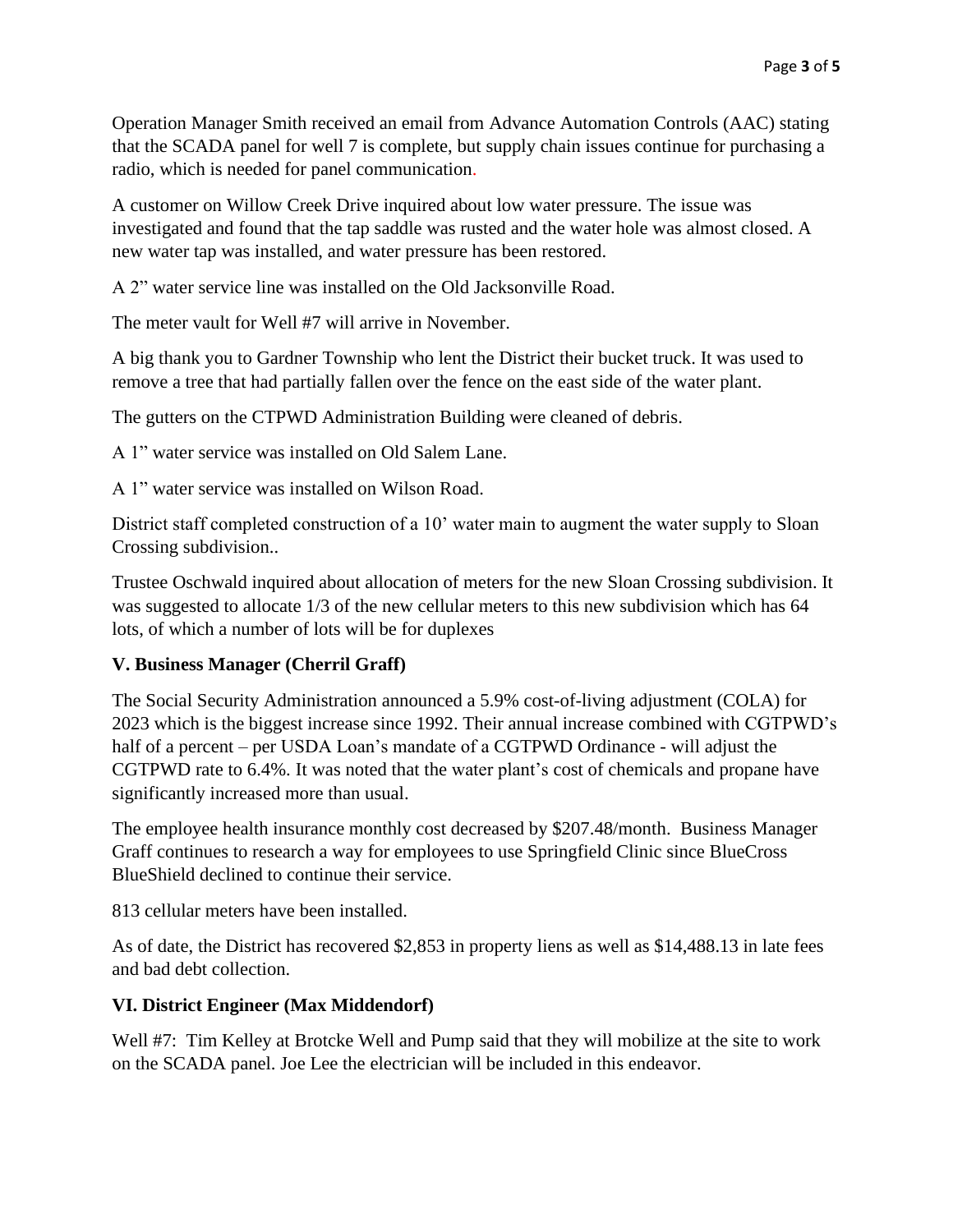Vice Chair Davis asked Engineer Middendorf about specific chemicals (PFOS) effecting cost of sample analysis with the new guidelines from the Environmental Protection Agency (EPA).

Pipe and availability of water main and related materials continues to fluctuate for District projects such as the proposed River Crossing. Resupply of materials is intermittent and partial

# **VII. Guests:** n/a

# **VIII. Chair, Vice Chair and Committee Reports**

- a. Chairman (Mitchell): Excused
- b. Vice Chair (Davis): There is no update on the CGTPWD/CWLP Intergovernmental Agreement or the proposed Springfield Clinic site.
- c. Finance (Oschwald/DiMarzio) Trustee Oschwald and Trustee Irwin have been in discussion regarding the government's \$2 trillion infrastructure package. They believe Illinois may receive approximately \$1.5 billion dollars for water upgrades along with lead service lines replacement (although the district does not have any). No state agency has been named to receive request and distribute the funds. Trustee Irwin believes it will be through the IL EPA. The Illinois Governor's Rebuild Illinois grant will match dollar for dollar for capital needs/upgrades, and although this is earmarked for such things as downtown sidewalks, the District is still looking into possibilities.
- d. Planning (Valois/Mitchell)- n/a
- e. Personnel (Mitchell/Moss) The treasurer position will be addressed in New Business.
- f. Systems Oversight (Davis/Irwin)  $n/a$
- g. Policy and Procedures (Valois/Irwin) Trustee Irwin is working with Office Manager Graff on the sprinkler meter installation verbiage. Todd Folder said he is interested in helping with this endeavor.
	- a. Meter Installations Policy n/a
	- b. Revenue Policy
- h. Ordinance Committee (Mitchell) n/a
- i. Finance (Oschwald/DiMarzio) Trustee Oschwald and Trustee Mike Irwin have been in discussion finance issues. Illinois is set to receive approximately 1.5 billion dollars for water upgrades along with lead service lines replacement (although the district does not have any), but no state agency has been named to distribute them. The Illinois Governor's Rebuild Illinois grant will match dollar for dollar for capital needs/upgrades, and although this is earmarked for such things as downtown sidewalks, the District is still looking into possibilities.
- j. Planning (Valois/Mitchell)- n/a
- k. Personnel (Mitchell/Moss) The treasurer position will be addressed in New Business.
- l. Systems Oversight (Davis/Irwin) n/a
- m. Policy and Procedures (Valois/Irwin) Trustee Irwin is working with Office Manager Graff on the sprinkler meter installation verbiage. Todd Folder stated he is interested in assisting with this endeavor.
- n. Ordinance Committee (Mitchell) n/a

# **IX: New Business**